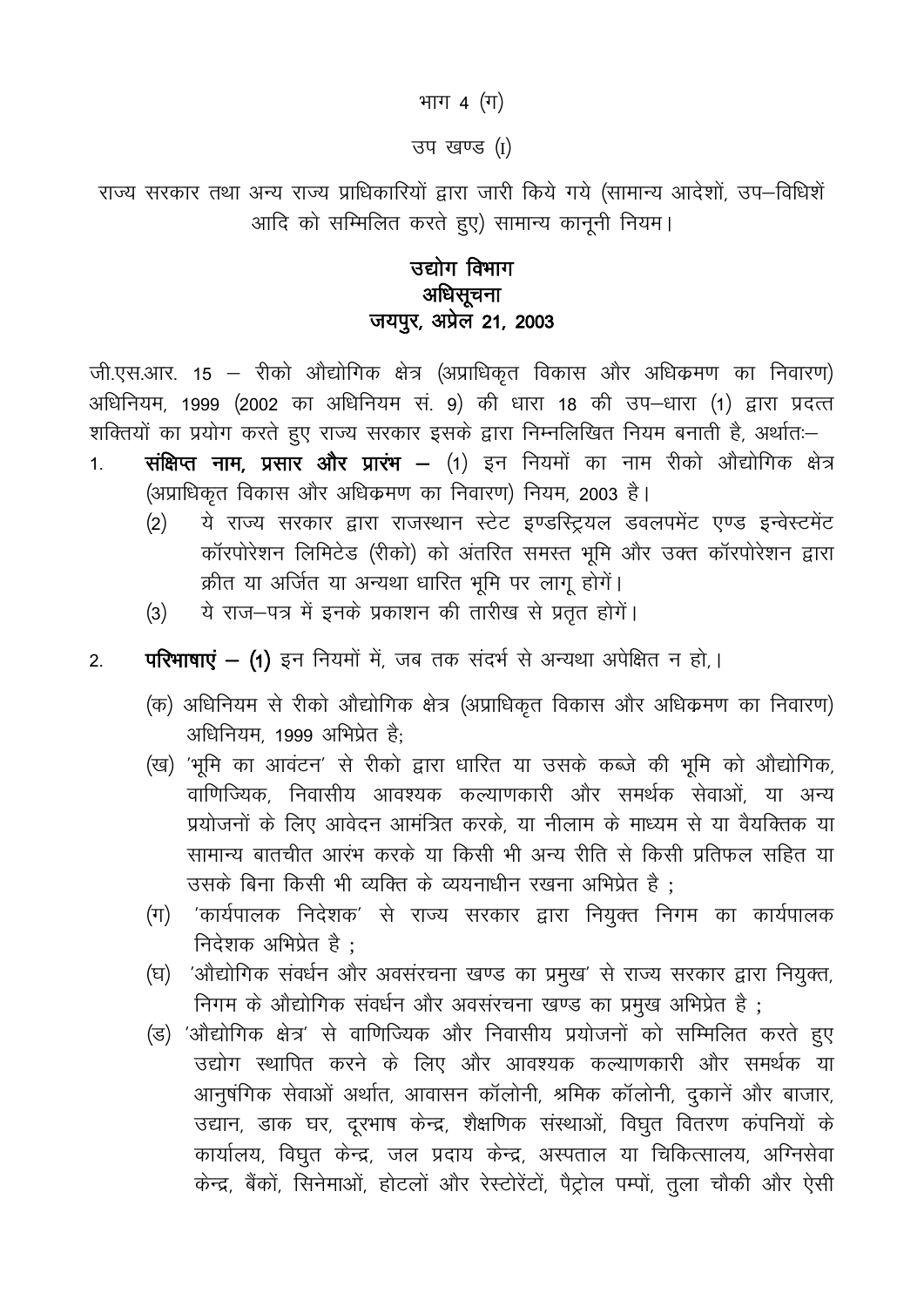ही सेवाओं के लिए भी राज्य सरकार द्वारा निगम को अंतरित किया गया या उसके व्ययनाधीन रखा गया भूमि क्षेत्र या निगम द्वारा क्रीत या अर्जित या अन्यथा धारित भमि अभिप्रेत है:

- 'प्रबंध निदेशक' से राज्य सरकार द्वारा नियुक्त रीको का प्रबंध निदेशक अभिप्रेत है; (च)
- (छ) 'व्यक्ति' से कोई भी व्यष्टि, या व्यक्तियों का संगम या निकाय, चाहे रजिस्ट्रीकृत हो या नहीं, कोई हिन्दू अविभक्त कुटुम्ब या कोई संयुक्त कुटुम्ब, कोई फर्म, कोई कंपनी, चाहे निगमित हो या नहीं, कोई सहकारी सोसाइटी, कोई न्यास, कोई क्लब, कोई संस्था, कोई एजेंसी, कोई निगम, कोई स्थानीय प्राधिकारी, कोई विधिक व्यक्ति और राज्य सरकार या केन्द्रीय सरकार का कोई विभाग अभिप्रेत है:
- (ज) 'वरिष्ठ उप महाप्रबन्धक', 'उप महाप्रबन्धक', 'वरिष्ठ क्षेत्रीय प्रबंधक, 'क्षेत्रीय प्रबंधक', और सहायक क्षेत्रीय प्रबन्धक से निगम द्वारा इस रूप में नियुक्त वरिष्ठ उप महाप्रबन्धक, उप महाप्रबन्धक, वरिष्ठ क्षेत्रीय प्रबंधक, क्षेत्रीय पंबधक और सहायक क्षेत्रीय प्रबन्धक अभिप्रेत है):
- (झ) 'इकाई प्रमुख' से निगम को ऐसा कोई भी अधिकारी अभिप्रेत है जो तत्समय इकाई कार्यालय के प्रमुख के रूप में कृत्य करता है।
	- अधिनियम में परिभाषित किये गये किन्तु इन नियमों में परिभाषित नहीं किये गये  $(2)$ शब्दों और अभिव्यक्तियों का वही अर्थ होगा जो अधिनियम में उन्हें समनुदेशित किया गया है।
- निगम के कृत्यकारी निगम का प्रबन्ध निदेशक अधिनियम की धारा 4 की उप–धारा  $\overline{3}$ . (6) और (9) के प्रयोजन के लिए निगम को कृत्यकारी होगा।
- अधिनियम की धारा 6 की उप-धारा (3) के अधीन अनुज्ञा. (1) धारा 6 की उप-धारा  $\overline{4}$ . (1) के अधीन तामील किये गये नोटिस से व्यथित भूमि का कोई भी पट्टाधारक और / या अधिभोगी नोटिस में विनिर्दिष्ट कालावधि के भीतर-भीतर और विनियमों द्वारा अधिकथित रीति से भूमि या किसी भी भवन या संकर्म के प्रतिधारण के लिए, या उस भूमि का, जिसके संबंध में नोटिस है, उपयोग जारी रखने के लिए प्रबंध निदेशक, या उसके द्वारा इस निमित्त साधारण या विशेष रूप से प्राधिकृत अधिकारी को आवेदन कर सकेगा।
	- जहां उप -नियम (1) के अधीन किया गया आवेदन प्रबंध निदेशक या प्राधिकृत  $(2)$ अधिकारी द्वारा स्वीकार कर लिया जाये वहां वह अपने आदेश की प्रति भूमि के पड़ा धारक और /या अधिभोगी को साथ ही उसकी एक प्रति ऐसे अधिकारी को भेजेगा जिसने अधिनियम की धारा 6 की उप-धारा (1) के अधीन नोटिस जारी किया था।
	- जहां उप-नियम (1) के अधीन किया गया आवेदन प्रबंध निदेशक या प्राधिकृत  $(3)$ अधिकारी द्वारा अधिकारी द्वारा नामंजूर कर दिया जाये वहां वह भूमि के पट्टाधारक और/या अधिभागी को उसके द्वारा प्राप्त नोटिस में दिये गये निदेशों का तीस दिन से अनधिक की ऐसी कालावधि के भीतर-भीतर, जो आदेश में विनिर्दिष्ट की जाये, पालन करने का निदेश देते हुए अपने आदेश की प्रति भेजेगा और ऐसे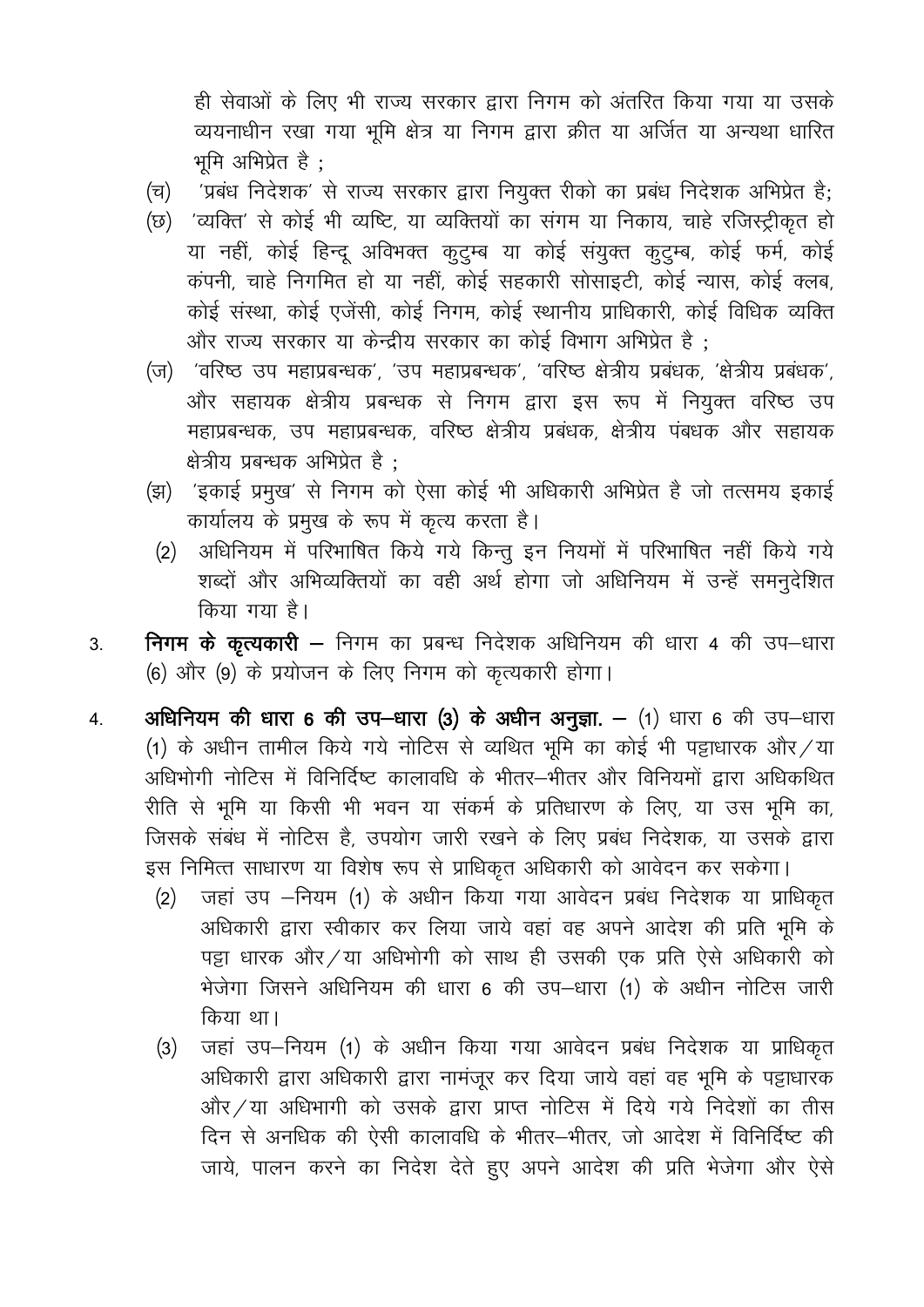आदेश की प्रति ऐसे अधिकारी को भी भेजी जायेगी जिसने नोटिस जारी किया था।

- निरीक्षण या तलाशी का विस्तार- (1) निरीक्षण या तलाशी, जहां तक संभव हो, ऐसे  $5<sub>1</sub>$ प्रयोजन या उद्देश्य से संबंधित या उस तक निर्बधित होगी जिसके लिए ऐसा निरीक्षण या तलाशी अपेक्षित है और वह भूमि या भवन के पट्टेदार या अधिभोगी की उपस्थिति में और एक साक्षी की उपस्थिति में भी, यदि ऐसा साक्षी ऐसे निरीक्षण या तलाशी के समय उपस्थित हो की जायेगी।
	- जहां निरीक्षण या तलाशी सूर्यास्त तक पूर्ण नहीं होती है वहां उसे मामले की  $(2)$ परिस्थितियों के आधार पर जारी रखा जा सकेगा ; और जहां उसे अगले दिन आरंभ करने के लिए बंद कर दिया जाता है वहां चालू रखी जाने वाली प्रक्रिया की विफलता से बचने और पूर्व में किये गये कार्य से संभावित छेड़छाड़ को रोकने के लिए आवश्यक पूर्व सावधानी बरती जायेगी।
	- निरीक्षण या तलाशी के पूर्ण होने के पश्चात् तथ्यात्मक रिपोर्ट ऐसे अधिकारी द्वारा  $(3)$ तैयार की जायेगी जो ऐसा निरीक्षण या तलाशी करता है और वह उसके द्वारा, उपस्थित और हस्ताक्षर करने के इच्छुक भूमि या भवन के पट्टेदार या अधिभोगी द्वारा, और साक्षी द्वारा, यदि कोई हो, हस्ताक्षरित की जायेगी। जहां पट्टेदार या अधिभोगी रिपोर्ट पर हस्ताक्षर करने से इनकार करता है तो इस प्रभाव का टिप्पण और जहां कोई भी साक्षी उपलब्ध नहीं है वहां उसका टिप्पण रिपोर्ट में किया जायेगा।
	- रिपोर्ट की प्रति इस प्रकार निरीक्षित या तलाशी ली गयी भूमि या भवन के  $(4)$ पट्टेदार या अधिभोगी को निविदत्त या उस पर तामील की जायेगी।
	- रिपोर्ट की प्रति निरीक्षण या तलाशी पूर्ण होने के पश्चात् यथाशक्त शीघ्र प्रबन्ध  $(5)$ निदेशक को भी उसकी सूचना के लिए भेजी जायेगी।
- प्रशासनिक अनुदेशों का जारी किया जाना प्रबंध निदेशक अध्यक्ष की सहमति से और  $6.$ अधिनियम और तदधीन बनाये गये नियमों और विनियमों के उपबंधो के अध्यधीन ऐसे प्रशासनिक अनुदेश जारी कर सकेगा जो उसके द्वारा अधिनियम के प्रयोजनों को कार्यान्वित करने के लिए आवश्यक समझे जायें।

संख्या प.4(19)उद्योग / 1 / 95

राज्यपाल के आदेश से

महेन्द्र सिंह शासन उप सचिव, उद्योग (ग्रुप-।) विभाग, शासन सचिवालय, जयपूर।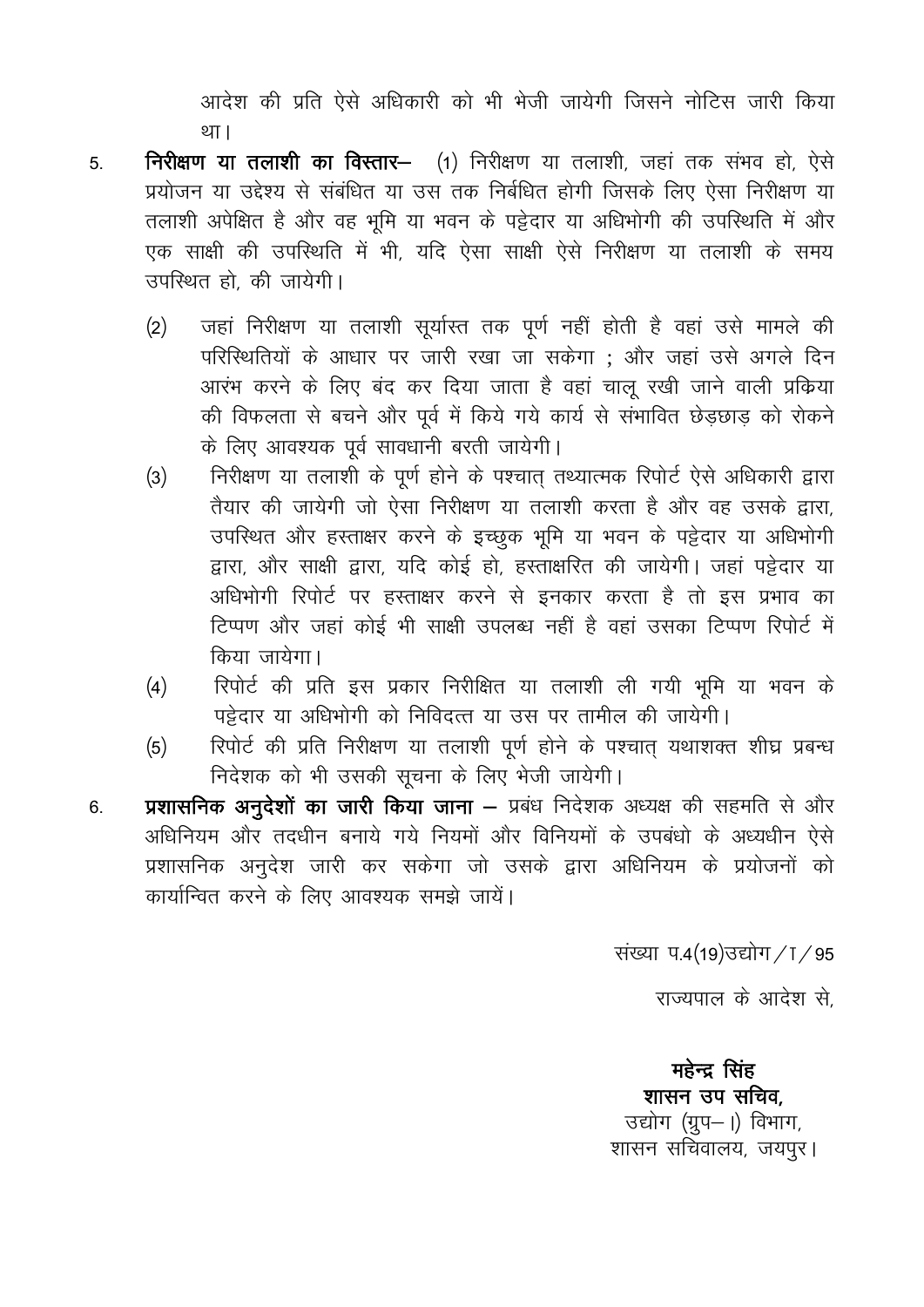#### **INDUSTRIES DEPARTMENT**

#### **NOTIFICATION**

Jaipur, April 21, 2003

**G.S.R. 15.**- In exercise of the powers conferred by sub-section (1) of section 18 of the RIICO Industrial Areas (Prevention of Unauthorised Development and Encroachment) Act, 1999 (Act No. 9 of 2002), the State Government hereby makes the following rules; namely:-

- **1. Short title, extent and commencement.** (1) These rules may be called the RIICO Industrial Areas (Prevention of Unauthorised Development and Encroachment) Rules, 2003.
	- (2) They shall apply to all the lands transferred to the Rajasthan State Industrial Development and Investment Corporation Limited (RIICO) by the State Government and the lands purchased or acquired or otherwise held by the said Corporation.
	- (3) They shall come into force on the date of their publication in the Official Gazette.
- 2. **Definitions**:- (1) In these rules, unless the context otherwise requires
	- a) **'Act'** means the RIICO Industrial Areas (Prevention of Unauthorised Development and Encroachment) Act, 1999;
	- b) **'Allotment of Land'** means placing of land held or posed by RIICO at the disposal of any person for industrial, commercial, residential, essential welfare and supporting services, or other purpose, by inviting applications, or through auction or by initiation of individual or general negotiation or in any other manner, with or without any consideration;
	- c) **'Executive Director'** means the Executive Director of the Corporation appointed by the State Government;
	- d) **'Head of IP & I Division'** means the Head of the Industrial Promotion and Infrastructure Division of the Corporation appointed by the State Government;
	- e) **'Industrial Area'** means an area of land transferred to or placed at the disposal of the Corporation by the State Government or the land purchased or acquired or otherwise held by the Corporation, for setting up industries including for commercial and residential purposes and also for 'essential welfare and supporting or incidental services, e.g. housing colony, labour colony, shops and markets, parks, post office, telephone exchange, educational institutions, office of the electricity distribution companies, power station, water supply station, hospital or dispensary, fire service station, banks, cinemas, hotels and restaurants, petrol pumps, weigh bridges and the like;
	- f) **'Managing Director'** means the Managing Director of RIICO, appointed by the State Government;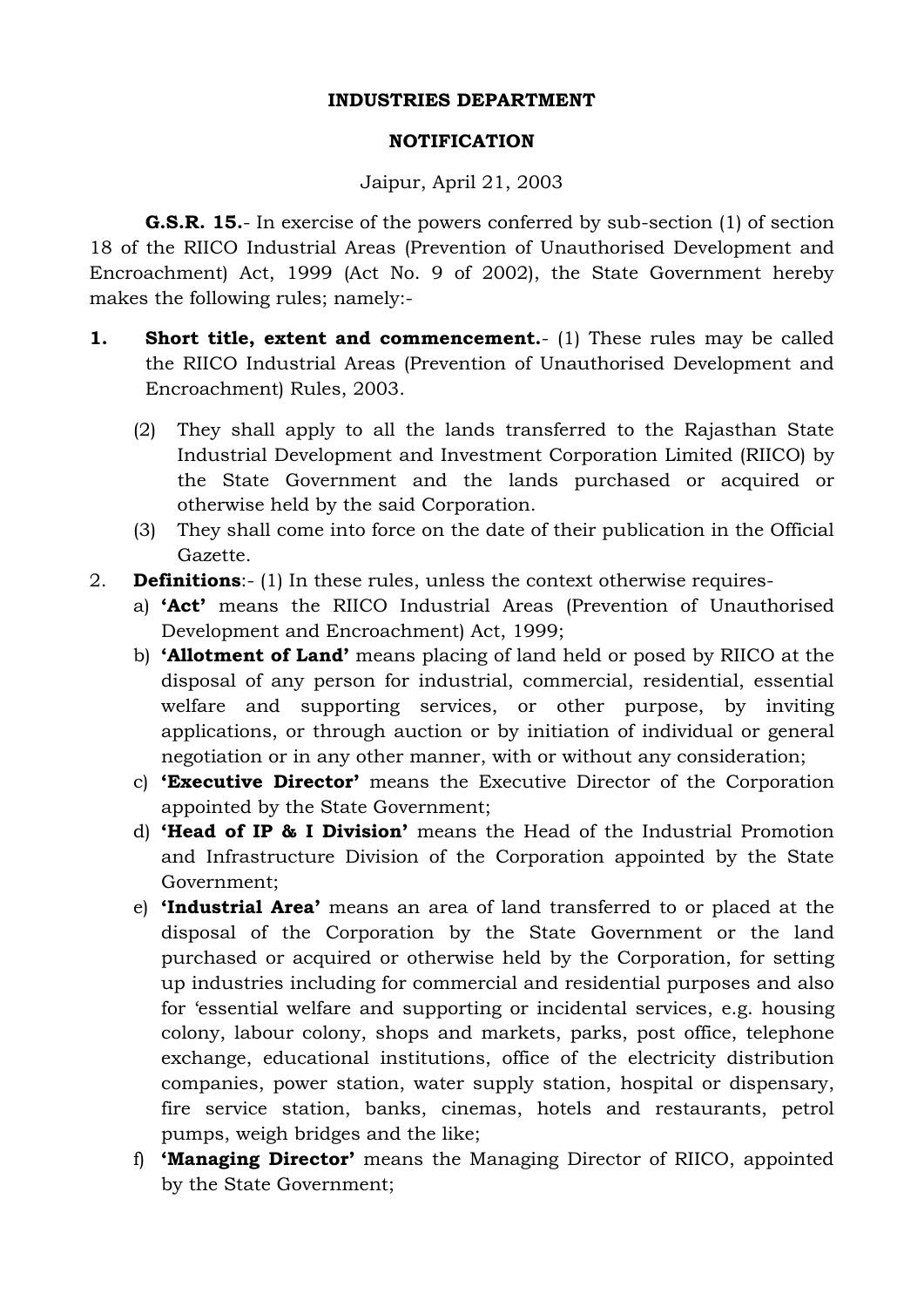- g) **'Person'** means any individual, or association or body of individuals whether registered or not, a Hindu undivided family or a joint family, a firm, a company whether incorporated or not, a co-operative society, a trust, a club, an institution, an agency, a corporation, a local authority, a juristic person and a department of the State Government or the Central Government;
- h) **'Senior Deputy General Manager', 'Deputy General Manager', 'Senior Regional Manager', 'Regional Manager', and 'Assistant Regional Manager'** means the Senior Deputy General Manager, Deputy General Manager, Senior Regional Manager, Regional Manager and Assistant Regional Manager appointed as such by the Corporation;
- i) **'Unit Head'** means any officer of the Corporation who functions for the time being as the Head of the Unit Office.

(2) Word and expressions defined in the Act but not defined in these rules shall have the same meaning as assigned to them in the Act.

3. **Functionary of the Corporation**- The Managing Director of the Corporation shall be the functionary of the Corporation for the purpose of sub-section (6) and (9) of section 4 of the Act.

### 4. **Permission under sub-section (3) of section 6 of the Act-**

- (1) Any lease holder and/or the occupier of the land aggrieved by the notice served under sub-section (1) of section6, may within the period specified in the notice and in the manner laid down by the regulations, apply to the Managing Director or the officer authorized generally or specially in this behalf by him, for retention of the land or any building or works, or for the continuance of any use of the land, to which the notice relates.
- (2) Where the application made under sub-rule (1) is accepted by the Managing Director or the authorized officer, he shall send the copy of his order to the lease-holder and /or the occupier of the land, with a copy thereof to the officer who had issued notice under sub-section (1) of section 6 of the Act.
- (3) Where the application made under sub-rule (1) is rejected by the Managing Director or the authorized officer, he shall sent the copy of his order directing the lease-holder and/or the occupier of the land, to comply with the directions given in the notice received by him, within such period not exceeding thirty days, as specified in the order and a copy of such order shall also be sent to the officer who had issued the notice.
- **5. Scope of inspection or search-** (1) Inspection or search, to the extent possible, shall be related or restricted to the purpose or object for which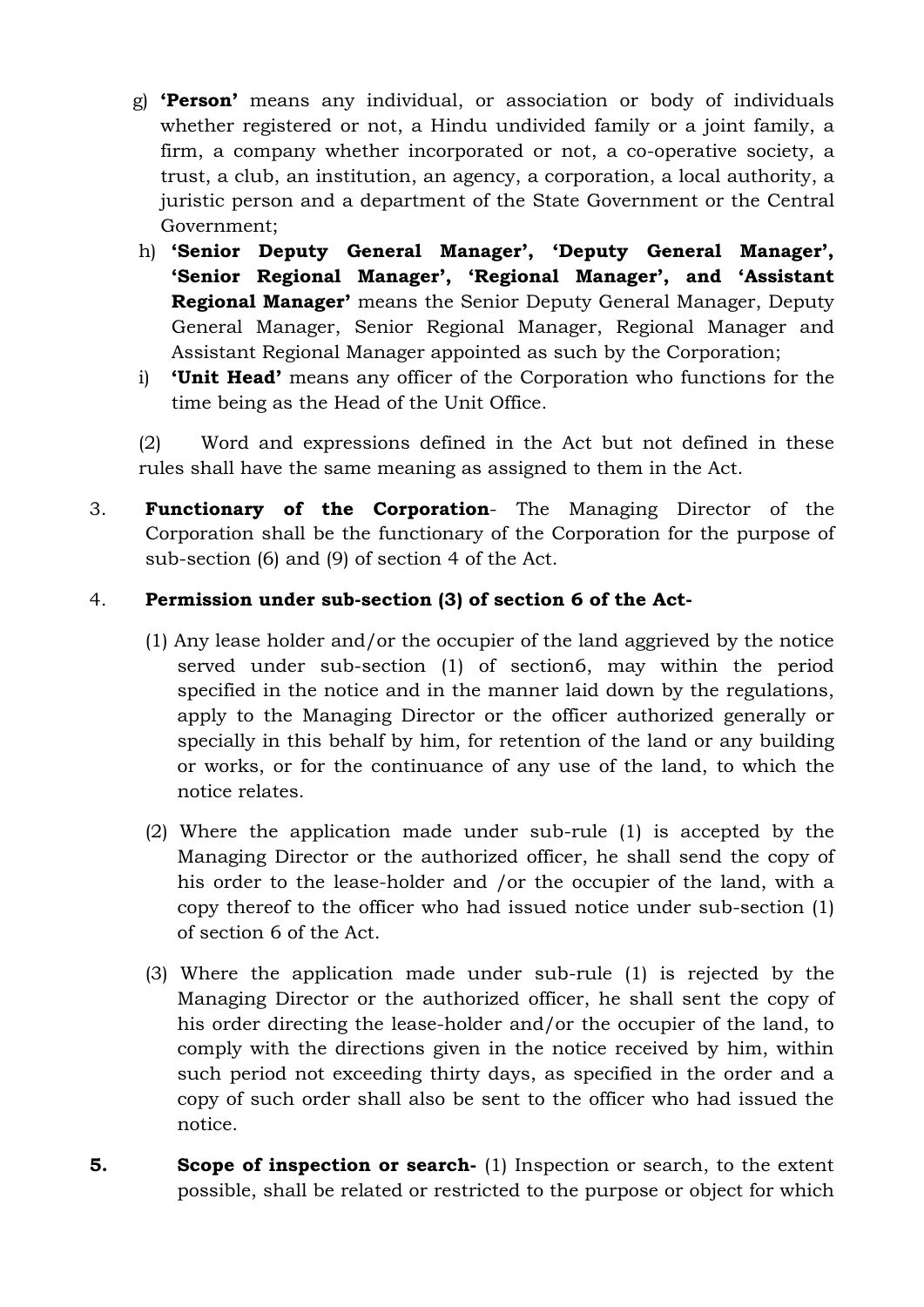such inspection or search is required to be conducted and it shall be carried in the presence of the lessee or the occupier of the land or building, and also in the presence of one witness, if such witness is available at the time of such inspection or search.

- (2) Where the inspection or search is not completed by the time sun sets, it may be continued depending on the circumstance of the case; and where it is discontinued for being taken up on the next day, then necessary precautions shall be taken to avoid the frustration of the process to be continued and to prevent the possible tempering with the work already done.
- (3) After completion of the inspection or the search, a factual report shall be prepared by the officer who conducts such inspection or search and it shall be signed by him, by the lessee or the occupier of the land or building present and willing to sign, and by the witness, if any. Where the lessee or the occupier refuses to sign the report, a note to this effect and where any witness is not available, a note thereof, shall be made in the report.
- (4) A copy of the report shall be tendered to or served on the lessee or the occupier of the land or the building, so inspected or searched.
- (5) A copy of the report shall also be sent to the Managing Director for his information, as early as possible, after the inspection or search is completed.
- **6. Issue of administrative instruction-** The Managing Director may, with the consent of the Chairman and subject to the provision of the Act and the rules and regulations made thereunder, issue administrative instructions as considered by him necessary for carrying out the purposes of the Act.

**[ No. F.4(19) Ind./1/95]** By Order of the Governor, महेन्द्र सिंह **Dy. Secretary to the Government Industry (Gr-1) Department**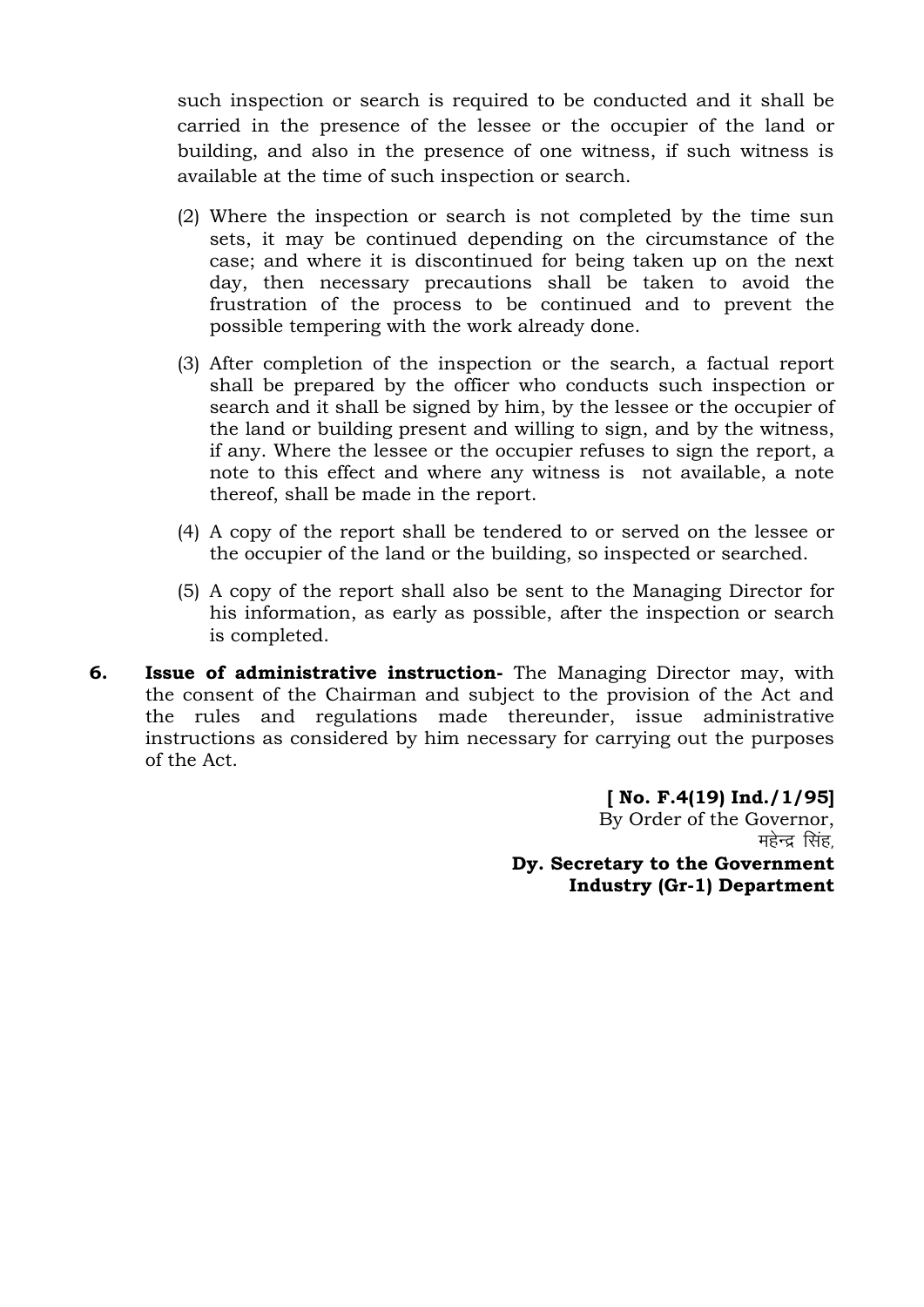#### भाग $<sub>7</sub>$ </sub>

# रीको औद्योगिक क्षेत्रा (अप्राधिकृत विकास और अधिक्रमण का निवारण) विनियम, 2003 अधिसूचना

जयपुर, अप्रेल 21, 2003

संख्या रीको / ए-3(2) 2 / 200 / 03: - रीको औद्योगिक क्षेत्र (अप्राधिकृत विकास अधिक्रमण का निवारण) अधिनियम, 1999 (2002 का अधिनियम सं. 9) की धारा 18 की उप-धारा (2) द्वारा प्रदत्त शक्तियों का प्रयोग करते हुए, रीको राज्य सरकार के पूर्व अनुमोदन से, इसके द्वारा निम्नलिखित विनियम बनाता है, अर्थात् $-$ 

- 1. **संक्षिप्त नाम, प्रसार और प्रारम्भ**—1(1) इन विनियमों का नाम रीको औद्योगिक क्षेत्र (अप्राधिकृत विकास और अधिक्रमण का निवारण) विनियम, 2003 है ।
	- (2) ये राज-पत्र में इनके प्रकाशन की तारीख से प्रवृत्त होंगे ।
- 2. **परिभाषाएं** रीको औद्योगिक क्षेत्र (अप्राधिकृत विकास और अधिक्रमण का निवारण) अधिनियम, 1999 या तदधीन बनाये गये नियमों में परिभाषित किये गये और इन विनियमों में प्रयुक्त किये गये शब्दों और अभिव्यक्तियों का वही अर्थ होगा जो उन्हें उक्त अधिनियम या तदधीन बनाये गये नियमों में समनुदिष्ट किया गया है ।
- 3. शिको के अधिकारियों का उत्तरदायित्व (1) प्रत्येक वरिष्ठ महाप्रबन्धक, वरिष्ठ क्षेत्रीय प्रबन्धक, क्षेत्रीय प्रबन्धक, सहायक क्षेत्रीय प्रबन्धक या प्रबन्ध निदेशक द्वारा साधारण या विशेष रूप से यथा-निर्दिष्ट कोई भी अन्य अधिकारी उसकी अधिकारिता या नियंत्रण के भीतर आने वाले औद्योगिक क्षेत्रों में यह सुनिश्चित करेगा कि  $-$ 
	- (i) कोई भी व्यक्ति स्वप्रेरणा से या किसी भी अन्य व्यक्ति की प्रेरणा से किसी भी भूमि पर विकास  $-$
	- (क) भूमि व्ययन नियमों के अधीन अपेक्षित अनूज्ञा के बिना; या
	- (ख) जो दी गयी किसी अनुज्ञा के अनुसार नहीं हो; या
	- (ग) जो ऐसी किसी भी शर्त के उल्लंधन में है, जिसके अध्यधीन ऐसी अनुज्ञा दी गयी है: या
	- (घ) विकास के लिए अनुज्ञा का सम्यक रूप से प्रतिसंहरण कर लिये जाने के पश्चात; प्रारंभ नहीं करे. जिम्मा नही ले या उसे कार्यान्वित नहीं करे:
	- (ii) कोई भी व्यक्ति भमि व्ययन नियमों के अधीन ऐसा किये जाने के लिए अनज्ञात किये बिना योजना के उपबंधों के उल्लंधन में किसी भी भूमि या भवन का उपयोग चालू नहीं रखे या उसका उपयोग अनुज्ञात नहीं करे, या जहां ऐसे उपयोग का चालू रखा जाना पूर्वोक्त नियमों, या अधिनियम के अधीन बनाये गये नियमों या विनियमों के अधीन अनुज्ञात किया गया है वहां ऐसा उपयोग ऐसी कालावधि, जिसके लिए ऐसा उपयोग अनुज्ञात किया गया है, के पश्चात् या ऐसे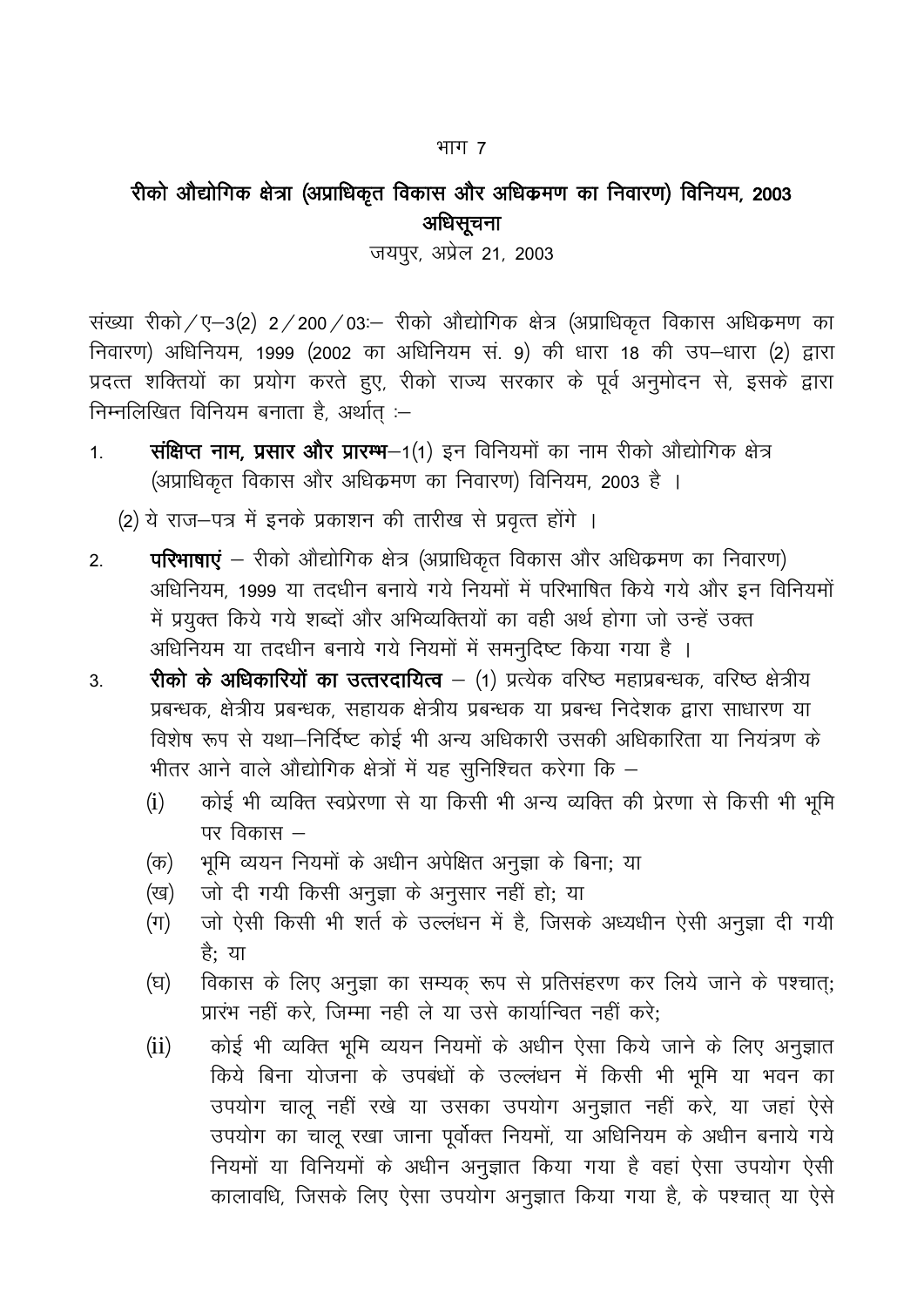निबन्धनों और शर्तो, जिनके अधीन ऐसा उपयोग चालू रखा जाना अनुज्ञात किया गया है, का पालन किये बिना चालू नहीं रखे,

- कोई भी व्यक्ति किसी लोग मार्ग में नाली के उपर की सीढ़ियों के सिवाय किसी  $(iii)$ भी भूमि पर, जो प्राईवेट सम्पत्ति न हो, कोई भी अधिक्रमण नहीं करें और
- कोई भी व्यक्ति किसी लोक मार्ग में नाली के उपर की सीढियों के सिवाय किसी  $(iv)$ भी भूमि पर, जो प्राईवेट सम्पत्ति न हो, कोई भी बाधा खड़ी नही करें ।
- जहां किसी भी व्यक्ति को किसी भी भूमि या भवन के किसी अप्राधिकृत विकास  $(2)$ या अप्राधिकृत उपयोग में लिप्त पाया जाता है या किसी भी भूमि पर अधिक्रमण या उस पर बाधा खड़ी करने का उत्तरदायी पाया जाता है वहाँ सम्बन्धित औद्योगिक क्षेत्र का इकाई प्रमुख या उसकी अनुपस्थिति में प्रबन्ध निदेशक द्वारा प्राधिकृत कोई भी अन्य अधिकारी, उसकी विनिर्दिष्ट विस्तृत रिपोर्ट उसके द्वारा प्रारम्भ की गयी कार्यवाही सहित तत्काल प्रबन्ध निदेशक को भेजेगा ।
- प्रबन्ध निदेशक या उसकी अनुपरिथति में कार्यपालक निदेशक, रिपोर्ट की परीक्षा  $(3)$ करने के पश्चात् उस औद्योगिक क्षेत्र के इकाई प्रमुख या, यथास्थिति, निगम के किसी भी अन्य प्राधिकृत अधिकारी को ऐसे और निदेश जारी कर सकेगा, जो उसके द्वारा आवश्यक समझे जायें ।
- प्रत्येक औद्योगिक क्षेत्र का इकाई प्रमुख आगामी मास की 15 तारीख तक एक  $(4)$ मासिक रिपोर्ट प्रबन्ध निदेशक को नियमित रूप से भेजेगा जिसमें उसके क्षेत्र में जिम्मे लिये गये या किये गये महत्वपूर्ण कार्यकलापों के निर्देश के अलावा रीको ओद्योगिक क्षेत्र (अप्राधिकृत विकास और अधिक्रमण का निवारण) अधिनियम, 1999 के अधीन किये गये अपराधों से संबंधित एक विनिर्दिष्ट टिप्पण भी सम्मिलित किया जायेगा।
- अधिनियम के उपबन्धें के अधीन परिवाद का फाइल किया जाना  $-$  (1) प्रबन्ध  $\overline{4}$ . निदेशक द्वारा इस निमित्त साधारण या विशेष रूप से प्राधिकृत रीको का कोई अधिकारी, जो सहायक क्षेत्रीय प्रबन्धक की रैंक से नीचे का न हो, ऐसे किसी व्यक्ति, जो अधिनियम के किन्हीं भी उपबन्धों के भंग का दोषी पाया जायें, के विरूद्व सक्षम अधिकारिता वाले किसी न्यायलय में परिवाद फाइल करने के लिए सक्षम होगा ।
	- प्रबन्ध निदेशक, न्यायालय में परिवाद फाइल कर दिये जाने के पश्चात्, उपयुक्त  $(2)$ मामलों में, अधिनियम की धारा 9 के उपबन्धों के अधीन ऐसा कोई भी विनिश्चय ले सकेगा या ऐसा कोई भी कदम उठा सकेगा, जो व उचित समझे ।
- अधिक्रमण या बाधा का हटाया जाना (1) विनियम 4 (1) के अधीन प्राधिकृत  $5<sub>1</sub>$ अधिकारी, अधिनियम की धारा के उपबन्धों के अनुसार, वैतनिक श्रमिकों की सहायता सहित निगम के किन्हीं भी पदधारियों या कर्मचारियों की सहायता से किसी भी भूमि पर अधिकमण या बाधा को हटवाने के लिए सशक्त होगा ।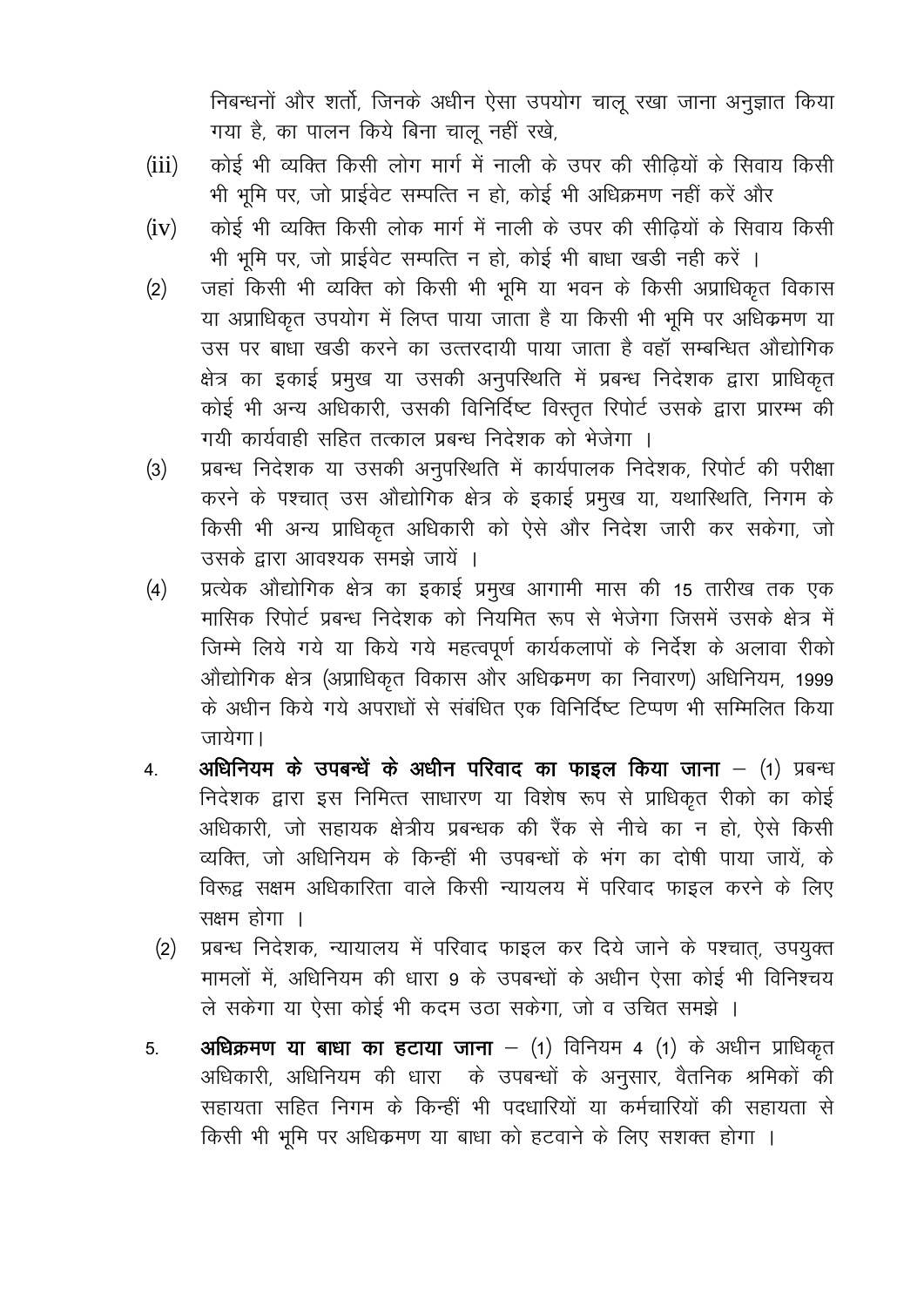- उक्त प्राधिकृत अधिकारी किये गये अधिक्रमण या कारित बाधा का ऐसे व्यक्ति को  $(2)$ संक्षित ब्योरा देते हुए, जिसने ऐसा अधिक्रमण किया गया है या वह बाधा कारित की है, उप-विनियम (1) के अधीन उसे हटाने के लिए, सादे कागज पर तीन दिन से अन्यून का नोटिस जारी करेगा ।
- ऐसे अधिक्रमण या बाधा को हटाने में उपगत व्यय उक्त प्राधिकृत अधिकारी द्वारा  $(3)$ ऐसे व्यक्ति से वसूलीय होंगे जिसने अधिकमण किया था या बाधा कारित की थी।
- अप्राधिकृत विकास का हटाया जाना जहां किसी भी व्यक्ति द्वारा भूमि का कोई 6. भी अप्राधिकृत विकास किया गया है वहां विनियम 4 (1) के अधीन प्राधिकृत अधिकारी अधिनियम की धारा 6 के उपबन्धों के अनुसार समुचित कदम उठाने के लिए सशक्त होगा ।
- अप्राधिकृत विकास का संक्षिप्ततः बंद किया या हटाया जाना जहां किसी व्यक्ति  $7<sub>1</sub>$ ने अधिनियम की धारा 3 की उप-धारा (1) के उपदर्शितानुसार किसी भूमि पर अप्राधिकृत रूप से कोई भी विकास कार्यान्वित किया है वहां विनियम 4 (1) के अधीन प्राधिकृत अधिकारी अधिनियम की धारा 7 के उपबन्धों के अनुसार कार्यवाई करने के लिए सशक्त होगा ।
- प्रवेश, निरीक्षण या तलाशी की शक्ति जहां अधिनियम के उपबन्धों के विरूद्व 8. किये गये व्यतिक्रम या उल्लंधन का कोई मामला किसी भी साधन से निगम की जानकारी में आता है वहां विनियम 4 (1) के अधीन प्राधिकृत अधिकारी अधिनियम की धारा 10 और तदधीन बनाये गये नियमों के उपबन्धों के अनसार प्रवेश, निरीक्षण या तलाशी करने और उठाये जाने के लिये अपेक्षित समस्त अन्य कदम उठाने के लिये सशक्त होगा ।
- सम्पत्ति को अभिगृहीत या कुर्क करने की शक्ति जहां किसी भूमि पर 9. अधिक्रमण किया जाता है या उस पर कोई बाधा खड़ी की जाती है वहां विनियम 4 (1) के अधीन प्राधिकृत अधिकारी अधिनियम की धारा 4 के उपबन्धों और तदधीन बनाये गये नियमों के अनुसार, ऐसी भूमि पर पायी गयी या ऐसी भूमि से संलग्न या ऐसी भूमि से संलग्न किसी वस्तु से स्थायी रूप जकडी हुई किसी सम्पत्ति को अभिगृहीत या कुर्क करने के लिए सशक्त होगा ।
- अप्राधिकृत विकास या उल्लंधन चालू रखने के लिए अनुज्ञा (1) जहां किसी  $10.$ व्यक्ति ने अधिनियम की धारा 3 की उप-धारा (1) में उपदर्शितानुसार किसी भूमि पर कोई अप्राधिकृत विकास कर लिया है या अधिनियम की धारा 3 की उप-धारा (2) के उपबन्धों के उल्लंधन में किसी भूमि या भवन का उपयोग चालू रखता है या उसका उपयोग अनुज्ञात करता है वहां वह भूमि पर अप्राधिकृत विकास चालू रखने या योजना के उपबन्धों के उल्लंधन में भूमि या भवन का उपयोग चालू रखने की अनुज्ञा के लिए प्रबन्ध निदेशक या उसके द्वारा इस निर्मितत साधारण या विशेष रूप से प्राधिकृत किसी भी अन्य अधिकारी को, प्राप्त नोटिस की प्रति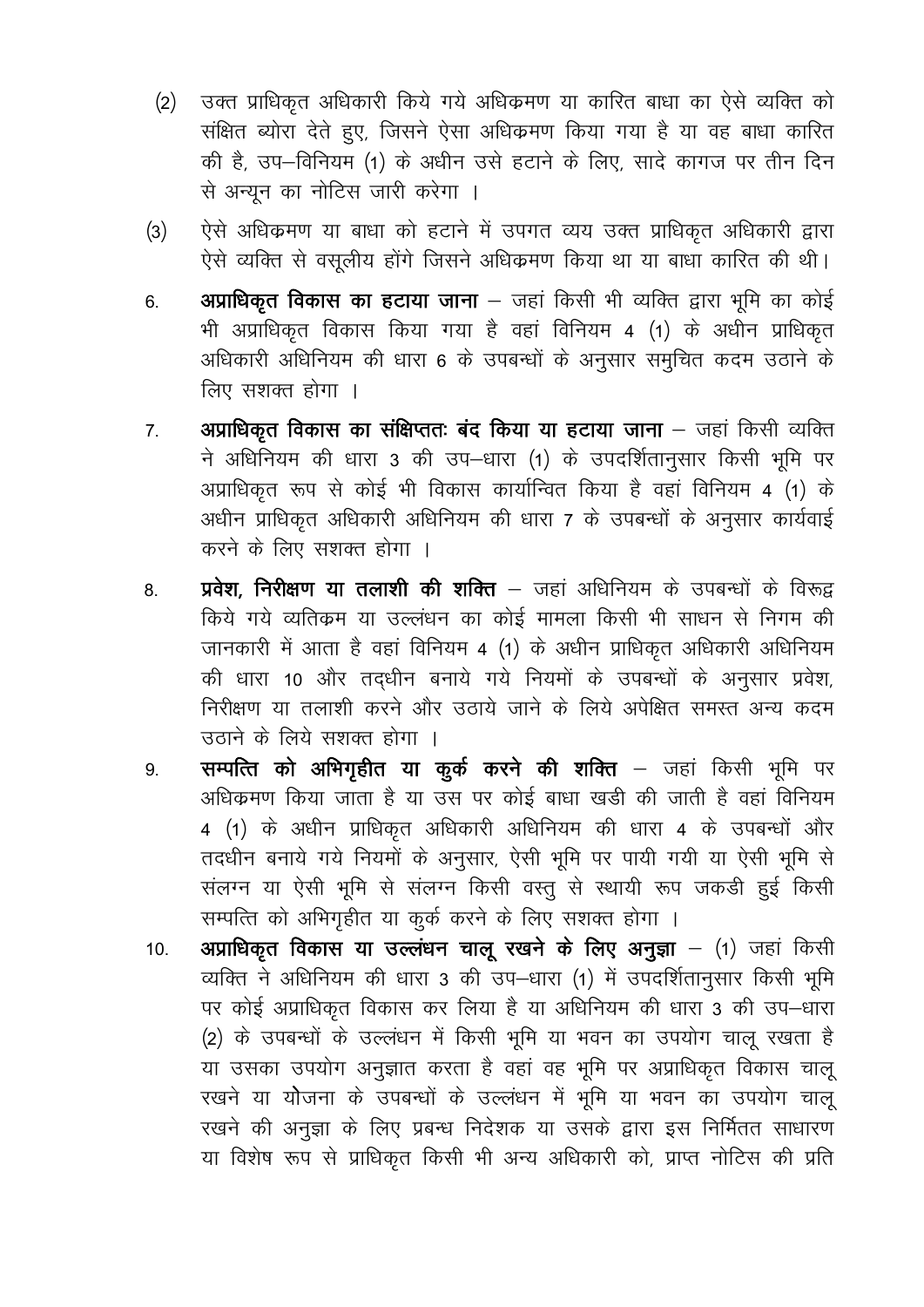सहित सादा कागज पर लिखित आवेदन के माध्यम से आवेदन कर सकेगा जिसमें निम्नलिखित विवरण होगा :-

- अप्राधिकृत विकास या योजना के उपबन्धों के उल्लंधन का ब्यौरा,  $(i)$
- उक्त अप्राधिकृत विकास या योजना के उपबन्धों का उल्लंधन कब से चालू  $(ii)$ है,
- वे परिस्थितियॉ जिनके अधीन ऐसा अप्राधिकृत विकास या योजना के  $(iii)$ उपबन्धों का उल्लंधन किया गया.
- वे कठिनाइयां जो ऐसे अप्राधिकृत विकास या योजना के उपबन्धें के  $(iv)$ उल्लंधन के हटाये जाने के मामले में उत्पन्न हो सकती है.
- न्यायोचित्य सहित ऐसे अप्राधिकृत विकास या योजना के उपबन्धों का  $(v)$ उल्लंधन चालू रखने के लिए चाही गयी अनूज्ञा का विस्तार,
- पूर्ण या आंशिक अनूज्ञा दिये जाने की दशा में प्रबन्ध निदेशक या प्राधिकृत  $(v_i)$ अधिकारी द्वारा विनिर्दिष्ट निबन्धनों और शर्तो, जिनमें कोई भी संद्राय या प्रतिपूर्ति सम्मिलित है, के अनुपालन का वचन, और
- मामले की विनिर्दिष्ट परिस्थितियों को देखते हुए कोई अन्य संसंगत तथ्य  $(vii)$ या विवरण |
- उप-विनयम (1) के अधीन आवेदन प्राप्त होने पर, प्रबन्ध निदेशक या प्राधिकृत  $(2)$ अधिकारी ऐसी जांच करने के पश्चात्, जो वह उचित समझे, अधिलेख पर उपलब्ध या अन्यथा प्राप्त तथ्यों की जांच के पश्चात् और आवेदन करने वाले व्यक्ति को सूनने के पश्चात् –
	- या तो आदेश में नामंजूरी के आधारों का कथन करते हुए अनुज्ञा के (क) आवेदन को पूर्णयता नामंजून कर सकेगा; या
	- आदेश में यथा-विनिर्दिष्ट ऐसे निबन्धनों और शर्तो सहित अनुज्ञा के (ख) आवेदन को पूर्णतया स्वीकार कर सकेगा; या
	- आदेश में भगतः स्वीकृति और भगतः नामंजूरी के आधरों का कथन करते  $(\pi)$ हुए अनुज्ञा के आवेदन को भागतः स्वीकार और भागतः नामंजुर कर सकेगा।
	- जहां अनुज्ञा के आवेदन को पूर्णतः या भागतः नामंजूर कर दिया जाता है  $(3)$ वहां प्रबन्ध निदेशक या प्राधिकृत अधिकारी अपने आदेश में इस बारे में भी कथन करेगा कि किस रीति से और किस समय तक, जो तीस दिन से अधिक का न हो, आवेदन करने वाला व्यक्ति अप्राधिकृत विकास या योजना उपबन्धें के उल्लंधन को हटायेगा ।
	- जहां अनुज्ञा के आवेदन को पूर्णतः या भागतः नामंजूर कर दिया जाता है  $(4)$ वहां प्रबन्ध निदेशक या प्राधिकृत अधिकारी अपने इस बारे में कथन करेगा कि किस रीति से और किस समय तक, जो तीस दिन से अधिक का न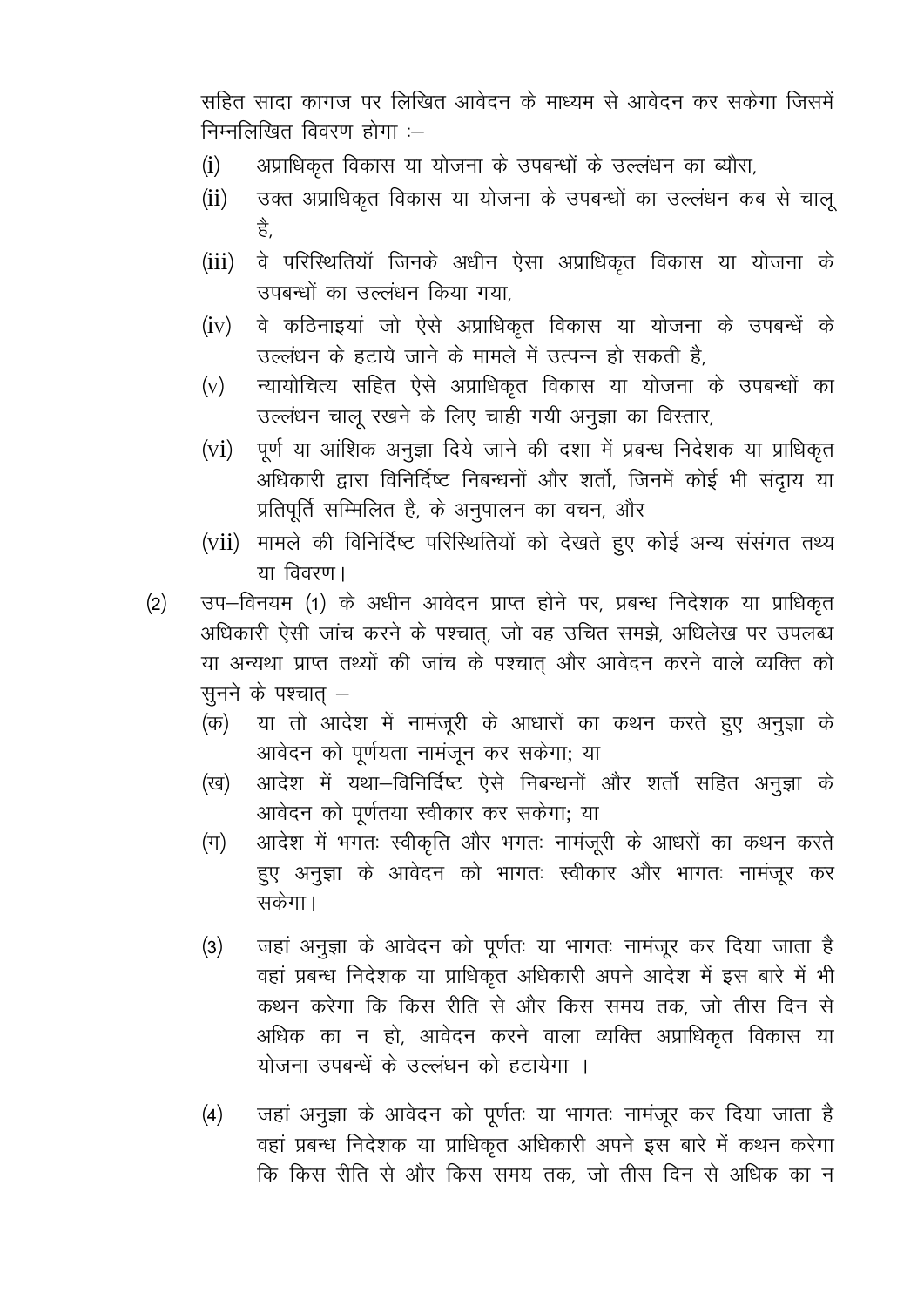हो, ऐसी अनुज्ञा के लिए उसके द्वारा अधिकथिक निबंधनों और शर्तो को आवेदन करने वाले व्यक्ति द्वारा अनुपालन किया जायेगा ।

- जहां, अप्राधिकृत विकास या योजना के उपबन्धों का उल्लंधन चालू रखने  $(5)$ की अनुज्ञा की पूर्णतया या भागतः मंजूरी की दशा में, आवेदन करने वाला व्यक्ति प्रबन्ध निदेशक या प्राधिकृत अधिकारी के आदेश में विनिर्दिष्ट रीति से और समय तक निबंधनों और शर्तो का अनुपालन करने में विफल हो जाता है वहां उक्त अनुज्ञा पूर्णतः या, यथास्थिति, भगतः स्वतः प्रत्याहत हो जायेगी ।
- जहां, अप्राधिकृत विकास या योजना के उपबन्धों का उल्लंधन चालू रखने  $(6)$ की अनुज्ञा के लिये आवेदन प्रबन्ध निदेशक द्वारा नामंजूर कर दिया जाता है या जहां कोई अनुज्ञा मंजूर की जाती है किन्तू उप–विनियम (5) के अधीन प्रत्याहत हो जाती है वहां आवेदन करने वाला व्यक्ति या व्यक्तिक्रम करने वाला व्यक्ति अधिनियम के उपबन्धों के अधीन विधिक कार्यवाही का दायी होगा ।
- मामलों का संस्थित और प्रतिवाद किया जाना– (1) प्रबन्ध निदेशक , कार्यपालक  $11<sub>1</sub>$ निदेशक या सलाहकार (अवसंरचना) या उसके द्वारा पदाभिहित किसी अन्य अधिकारी के माध्यम से, अधिनियम के धीन किये गये अपराधें के संबंध में मामलों को फाइल करने और उनका प्रतिवाद करने पर साधारण पर्यवेक्षणीय नियन्त्रण रखेगा ।
	- प्रबन्ध निदेशक मामले या मामलों की प्रकृति, समीचीनता और महत्व को  $(2)$ देखते हुए, सहमत पाये गये निबन्धनों और शर्तो पर, जिनमें फीस और अन्य आनुषंगिक व्ययों का संदाय सम्मिलित है, अधिनियम के अधीन विनिर्दिष्ट मामलों के लिए अधिवक्ताओं या विनिर्दिष्ट अधिवक्ताओं का एक पैनल नियुक्त कर सकेगा ।
	- प्रबन्ध निदेशक मामले या अपील की पैरवी करने या प्रतिवाद करने के लिए  $(3)$ उसके प्रभारी प्राधिकृत अधिकारी या किसी भी अन्य अधिकारी को निदेश दे सकेगा ।
	- मामले या मामलों का प्रभारी अधिकारी न्यायालय (यों) में निगम का  $(4)$ प्रतिनिधित्व करने वाले अधिवक्ता (ओं) को समस्त सूसंगत अभिलेख, दस्तावेज और सूचना उपलब्ध करवायेगा ।
	- प्रभारी अधिकारी या उसका समयक रूप से प्राधिकृत कोई अधीनस्थ मामले  $(5)$ या मामलों की सुनवाई की प्रत्येक तारीख पर न्यायालय (यों) में उपस्थित रहेगा और निगम का प्रतिनिधित्व करने वाले अधिवक्ता (ओं) के माध्यम से उसकी समुचित रूप से पैरवी करेगा या प्रतिवापद करेगा ।
	- प्रभारी अधिकारी, रजिस्टर के प्रारम्भ में अनुक्रमणिका देकर और प्रत्येक  $(6)$ मामले के लिए कुछ पृष्ठ आवंटित करके ऐसे मामलों का क्रम से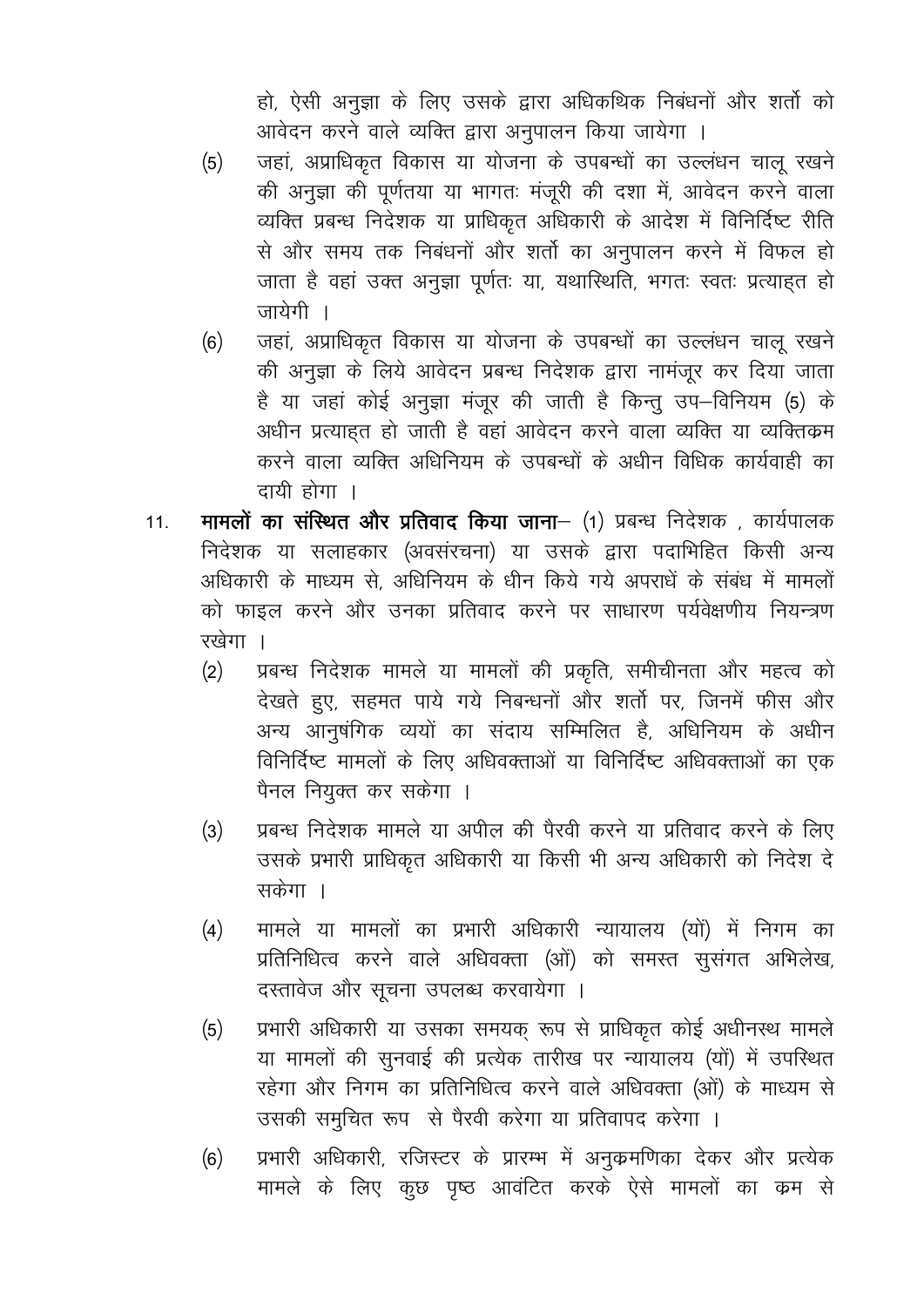संख्यांकित रजिस्टर रखेगा । किसी मामले के लिए आवंटित पृष्ठ के आरम्भ में मामले का संक्षित ब्यौरा अभिलिखित किया जायेगा और तत्पश्चात सनवाई की प्रत्येक तारीख पर की गयी कार्यवाहियो पर कछ पंक्तियॉ नियमित रूप से प्रविष्ठ की जायेंगी ।

- जहां निगम के पक्ष में या उसके विरूद्र अंतरिम या अन्तिम आदेश  $(7)$ न्यायालय द्वारा पारित किया जाता है वहां प्रभारी अधिकारी उसकी प्रमाणित प्रति प्राप्त करेगा और उसे मामले का प्रतिनिधित्व करने वाले अधिवक्ता की रिपोर्ट सहित प्रबन्ध निदेशक द्वारा पदाभिहित और निगम के प्रदान कार्यालय में बैठे हुए अधिकारी को और आवश्यक कार्यवाही के लिए भेजेगा।
- अधिनियम / नियमों के अधीन बोर्ड की शक्तियों का प्रयोग जहां अधिनियम या  $12<sup>1</sup>$ तदधीन बनाये गये नियमों के अधीन निगम के हित में कोई भी कार्यवाही तुरन्त की जानी अपेक्षित है वहां प्रबन्ध निदेशक अधिनियम या नियमों के अधीन निगम की किसी शक्ति का प्रयोग निगम के अध्यक्ष की सहमति से कर सकेगा जिसमें उसकी राय में निगम के हित की रक्षा होती हो और वह उसके द्वारा बोर्ड की शक्ति का प्रयोग किये जाने के ठीक पश्चात आयोजित बोर्ड की बैठक में उसकी विस्तृत रिपोर्ट रखेगा और बोर्ड पहले से प्रयोग की गयी शक्ति और कार्यवाही, यदि कोई हो, जो भविष्य में अपेक्षित हो सकती है, पर विचार करेगा ।

बोर्ड ऑफ डायरेक्टर्स की अनुमति से,

गोविन्द शर्मा प्रबन्ध निदेशक, रीको ।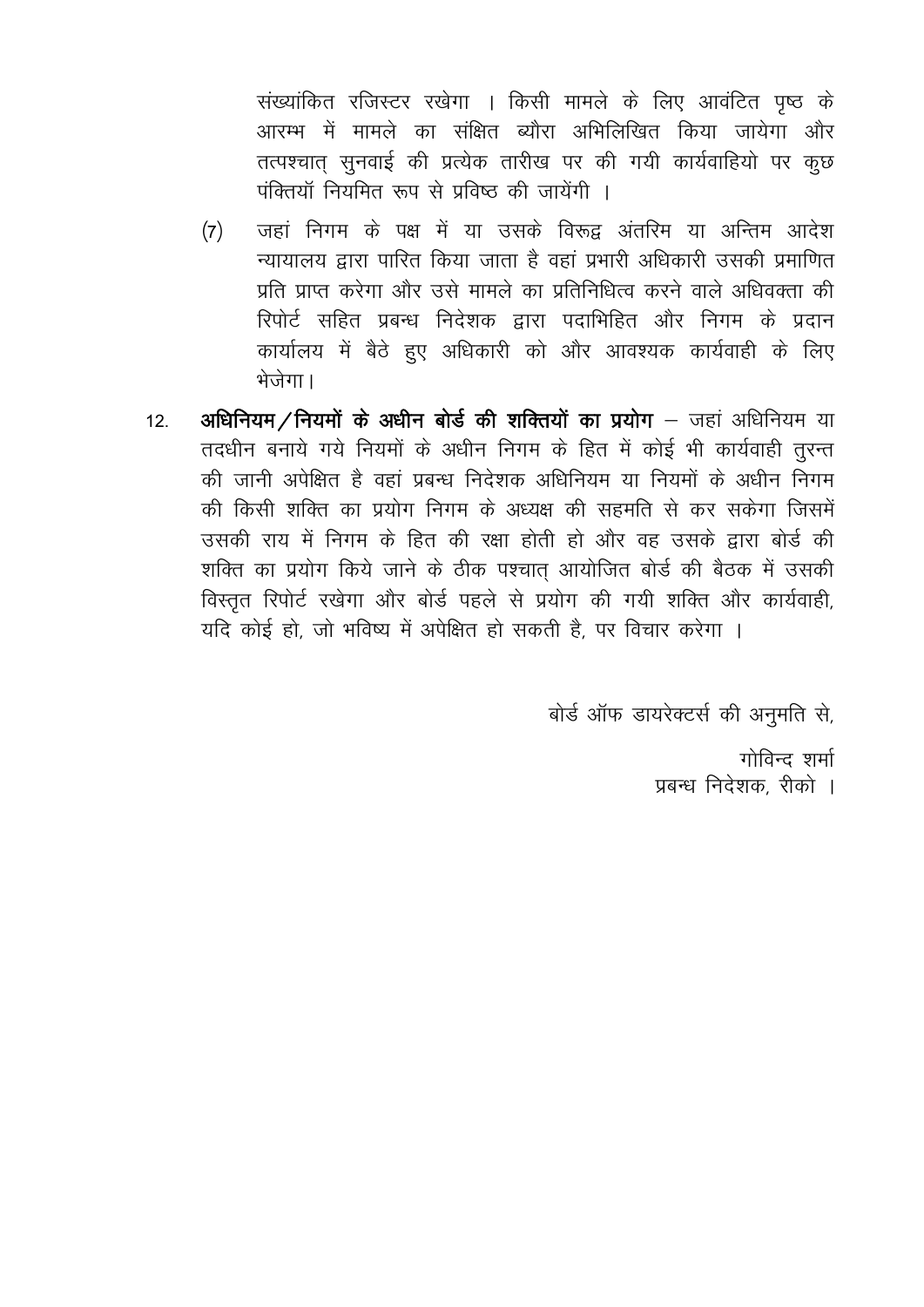# **RIICO INDUSTRIAL AREAS (PREVENTION OF UNAUTHORISED DEVELOPMENT AND ENCROACHEMENT) REGULATIONS, 2003**

#### **NOTIFICATION**

#### **Jaipur, April 21, 2003**

No. RIICO/A-3(2)2/200/03.- In excrcise of the powers conferred by sub-section (2) of section 18 of the RIICO Industrial Areas (Prevention of Unauthorised Development and Encroachment) Act, 1999 (Act No. 9 of 2002), the RIICO with the prior approval of the State Governement hereby makes the following regulation; namely:-

**1. Short title, extent and commencement.**- (1) These regulations may be called the RIICO Industrial Areas (Prevention of Unauthorised Development and Encroachement) Regulations, 2003.

(2) They shall come into force on the date of their publication in the Official Gazette.

- **2. Definition.** Words and expressions defined in the RIICO Industrial Areas (Prevention of Unauthorised Development and Encroachment) Act, 1999 or rules made there under used in these regulations, shall have the same meaning as assigned to them in the said Act or the rules made thereunder.
- **3. Responsibility of the officers of RIICO.-(1) Every Sr. Dy. General** Manager, Sr. Regional Manager, Regional Manager, Assistan Regional Manager or any other officer as directed generally of specially by the Managing Director, shall ensure in the industrial areas falling within his jurisdiction or control, that-

(i) no person at his own instance or at the instance of any other person commences, undertakes or carries out development on any land-

(a) without permisson required under the Land Disposal Rules; or

(b) which is not in accordance with any permission granted; or

(c) which is in contravention of any condition subject to which such permission has been granted; or

(d) after the permission for development has been duly revoked;

(ii) no person continues to use or allows the use of any land or building in contravention of the provisions of a plan without being allowed to do so under the Land Disposal Rules, or where the continuance of such use has been allowed under the aforesaid rules, or rules, or regulations made under the Act, continues such use after the period for which such use has been allowned or without complying with the terms and conditions under which the continuance of such use has been allowed;

(iii) no person makes any encroachment on any land, not being private property, except steps over drain in any public street; and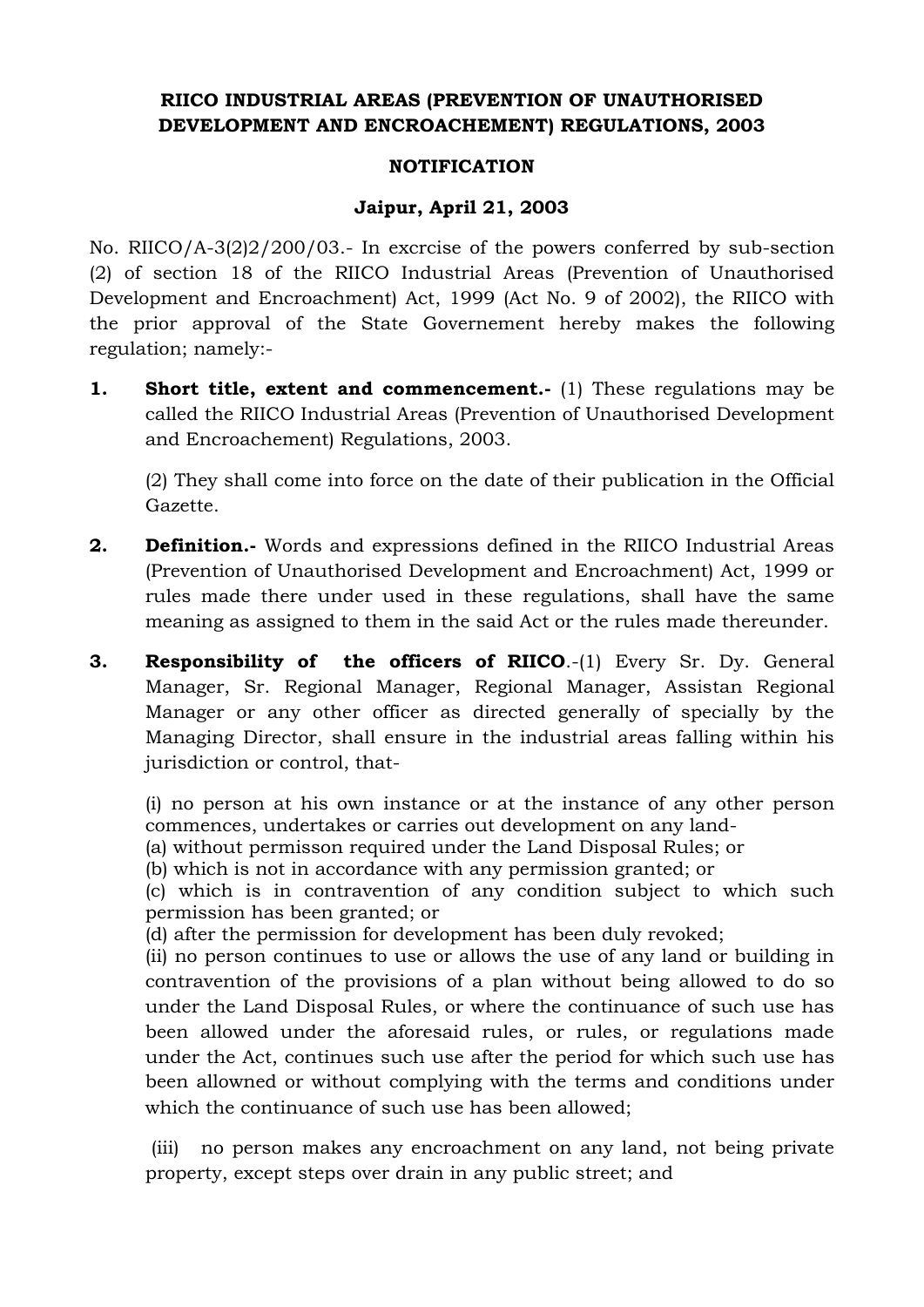(iv) no person makes any obstruction upon any land not being private property, except steps over drain in any public street.

(2) Where any person is found indulged in any unauthorized development or unauthorized use of any land or building or is found responsible for encroachment or obstruction on any land, the Unit Head of the industrial area concerned or in his absence any other officer authorized by the Managing Director, shall immediately send a specific detailed report thereof together with the action initiated by him, to the Managing Director.

(3) The Managing Director or in his absence, the Executive Director, after having examined the report, may issue such further directions as considered necessary by him to the Unit Head of the industrial area or any other authorized Officer of the Corporation, as the case may be.

(4) The Unit Head of every, industrial area, shall regularly send a monthly report by 15th of the next ensuing month to the Managing Director, in which apart from the reference of the important activities being undertaken or carried on in his region, a specific note relating to the offences committed under the RIICO Industrial Areas (Prevention of Unauthorized Development and Encroachment ) Act, 1999, shall be incorporated.

# **4. Filling of complaint under the provisions of the Act-**

(1) An officer of RIICO, not below the rank of an Assistant Regional Manager, authorized generally or specially in this behalf by the Managing Director, shall be competent to file a complaint in the court of the competent jurisdiction against a person who is found guilty of breach of any of the provisions of the Act.

(2) The Managing Director may, after a complaint is filed in a court, in appropriate cases, take any decision or take any steps as he deems proper, under the provisions of section 9 of the Act.

### **5. Removal of encroachment or obstruction-**

- (1) The officer authorized under Regulation 4(1), shall be empowered to get removed the encroachment or the obstruction on any land with the help of any officials or employees of the Corporation, including the help of paid labour, in accordance with the provisions of section 4 of the Act.
- (2) The said authorized officer shall issue a notice on plain paper stating the short details of the encroachment made or the obstruction caused, of not less than three days to the person who has made the encroachment or has caused the obstruction, for removing the same under sub-regulation (1).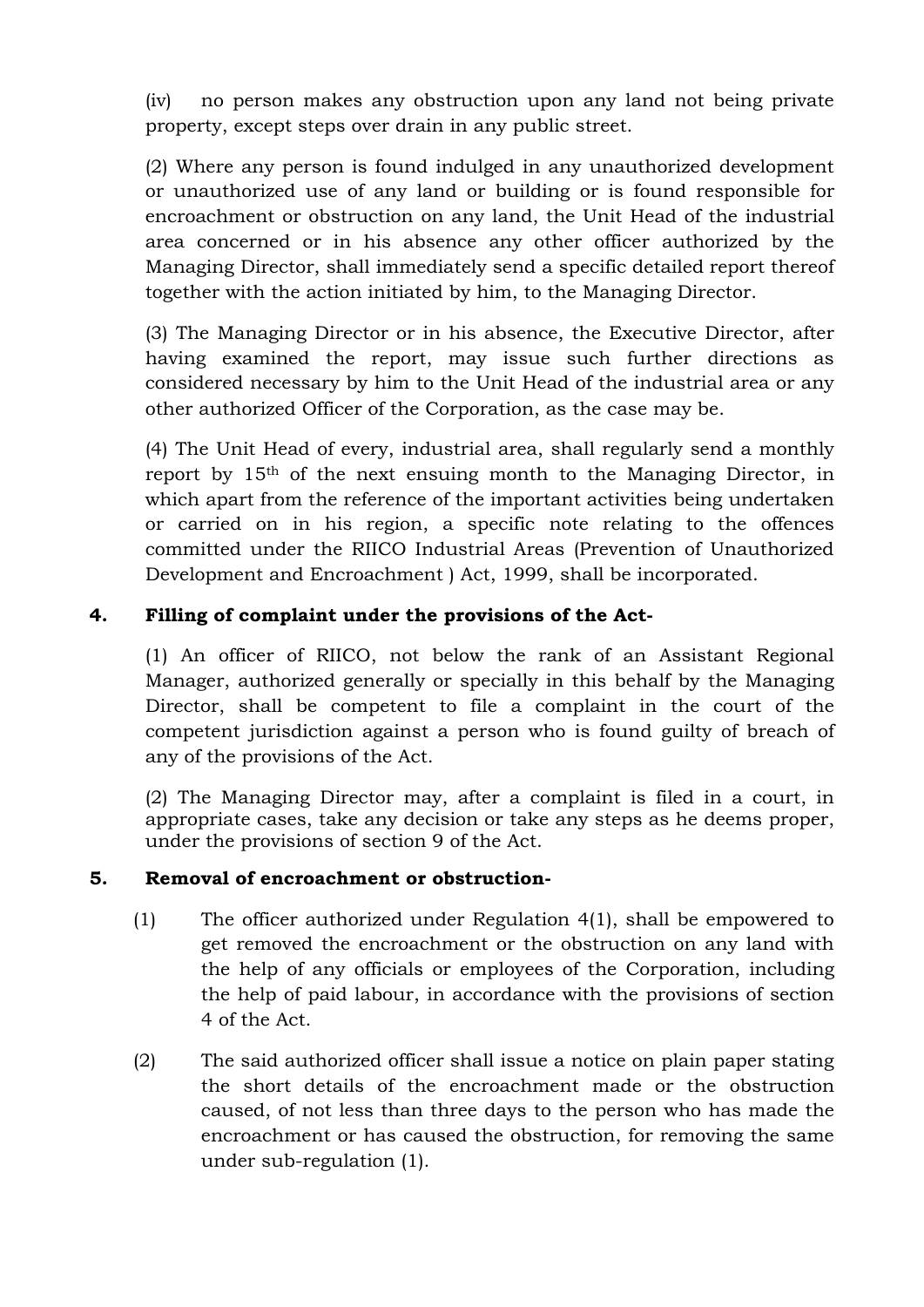- (3) The expenses incurred for removal of such encroachment or obstruction shall be recoverable by the said authorized officer from the person who had made the encroachment or caused the obstruction.
- **6. Removal of unauthorized development-** Where any unauthorized development of land has been carried out by any person, the officer authorized under Regulation 4(1), shall be empowered to take appropriate steps in accordance with the provisions of section 6 of the Act.
- **7. Removal or discontinuance of unauthorized development summarily-**Where any person has carried out any development on any land unauthorized as indicated in sub-section (1) of section 3 of the Act, the officer authorized under Regulation 4(1), shall be empowered to take action in accordance with the provisions of section 7 of the Act.
- **8. Power of entry, inspection or search-** Where any case of default or contravention committed or made against the provisions of the Act comes to the knowledge of the corporation through any means, the officer authorized under Regulation 4(1) shall be empowered to make entry, inspection or search and to take all other steps required to be taken, in accordance with the provisions of section 10 of the Act and the rules made thereunder.
- **9. Power to seize or attach the property-** Where any land is encroached upon or some obstruction has been created thereon, the officer authorized under Regulation 4(1) shall be empowered to attach or seize any property found on such land or attached to such land or permanently fastened to anything attached to such land, in accordance with the provisions of section 4 of the Act and the rules made thereunder.
- **10. Permission for continuance of unauthorized development or contravention-** (1) Where a person has carried out any unauthorized development on any land as indicated in sub-section(1) of section 3 of the Act, or continues to use or allows the use of any land or building in contravention of the provisions of sub-section (2) of section 3 of the Act, he may apply for permission of continuance of unauthorized development on the land or continuance of apply for permission of continuance of unauthorized development on the land or continuance of use of the land or the building in contravention of the provisions of the plan to the Managing Director or any other officer authorized by him generally or specially in this behalf, through an application on a plain paper in writing with the copy of the notice received, stating therein
	- i. the details of the unauthorized development or the contravention of the provisions of the plan;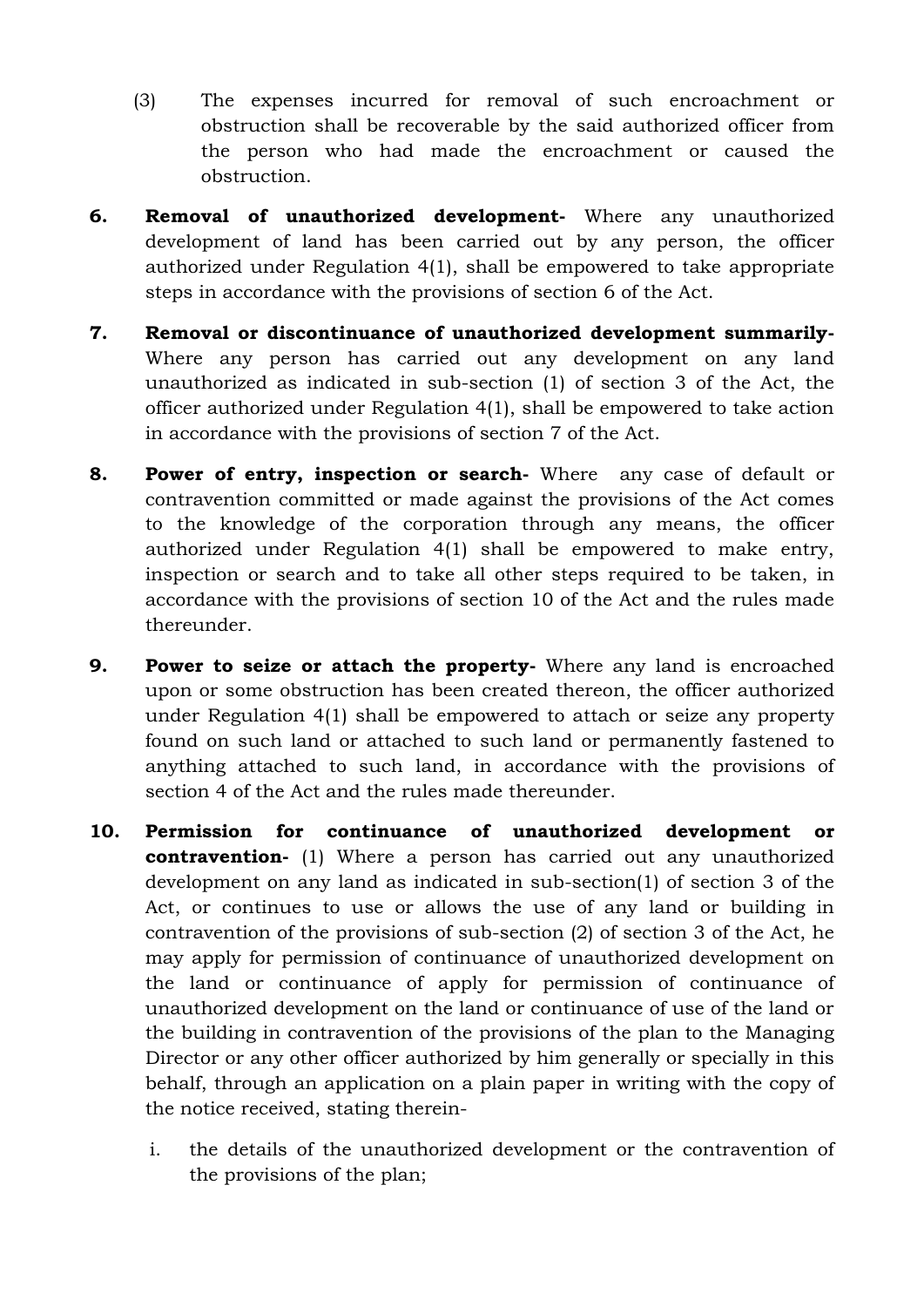- ii. since when the said unauthorized development or the contravention of the provisions of the plan has been continuing;
- iii. the circumstances under which such unauthorized development or contravention of the provisions of the plan was made;
- iv. the difficulties which may arise in case of removal of such unauthorized development or the contravention of the provisions of the plan;
- v. the extent of permission sought for continuance of such unauthorized development or contravention of the provisions of the plan, with justification;
- vi. the undertaking of compliance, with the terms and conditions including any payment or reimbursement, specified by the Managing Director or the authorized officer in case of full or partial permission is allowed; and
- vii. any other relevant fact or statement looking to the specific circumstances of the matter.

(2) On receipt of the application under sub-regulation (1), the Managing Director or the authorized officer may, after conducting such enquiry as he deems proper, after going into the facts on record or obtained otherwise and after hearing the person making the application-

- a) either reject the application for permission in full stating the grounds of rejection in the order; or
- b) accept the application for permission in full with such terms and conditions as specified in the order; or
- c) partly accept and partly reject the application for permission, stating the grounds of part acceptance and of part rejection in the order.
- (3) Where the application for permission is rejected in full or in part, the Managing Director or the authorized officer shall also state in his order as to in which manner and by which time not exceeding thirty days the person making the application, shall remove the unauthorized development or contravention of the provisions of the plan.
- (4) Where the application for permission is accepted in full or in part, the Managing Director or the authorized officer shall state in his order as to in which manner and by which time not exceeding thirty days, the terms and conditions laid down by him for such permission shall be complied with by the person making the application.
- (5) Where in the case of grant of the permission for continuance of unauthorized development or contravention against the provision of the plan, in full or in part, the person making the application fails to comply with the terms and conditions in the manner and the time, specified in the order of the Managing Director or the authorized officer,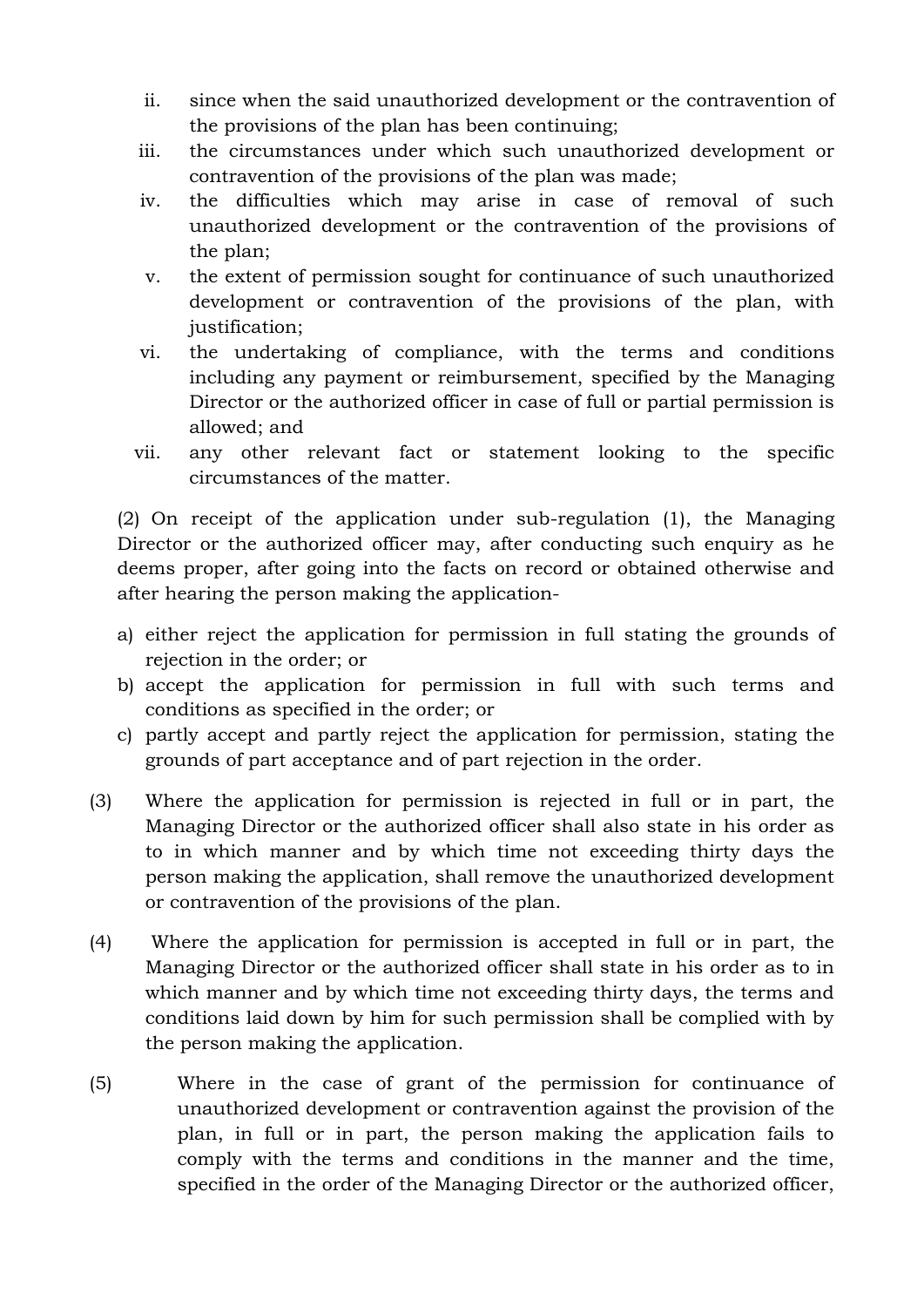the said permission, in full or part, as the case may be, shall stand withdrawn automatically.

(6) Where the application for permission of continuance of unauthorized development or contravention of the provisions of the plan is rejected by the Managing Director or where any permission granted but stands withdrawn under sub-regulation (5), the person making the application or the person making the default shall be liable to legal action under the provisions of the Act.

### **11. Institution and defending of the cases-**

- 1) The Managing Director shall through the Executive Director or the Advisor (Infra) or any other officer designated by him have a general supervisory control over the filling and defending of the cases in connection with the offences committed under the Act.
- 2) The Managing Director may appoint a penal of advocates or specific advocates for specific cases under the Act, on such terms and conditions including payment of fees, and other incidental expenses as agreed to, looking to the nature, expediency and importance of the case or cases.
- 3) The Managing Director may, direct the authorized officer or any other officer or any other officer, to pursue or defend the case or appeal as Officer-in-charge of it.
- 4) The Officer-in-charge of a case or cases shall provide all relevant records, documents and information to the advocate(s) representing the Corporation in the court(s).
- 5) The Officer-in-charge or any of his duly authorized subordinate shall remain present in the court(s) on every date of hearing of the case(s), and shall pursue or defend the same properly through the Advocate(s) representing the Corporation.
- 6) The Officer-in-charge shall maintain a serially numbered register of such cases with index in the beginning and having allotted some pages to each case. At the beginning of the page allotted to a case, short details of the case shall be recorded and thereafter, a few lines on proceedings carried out on each date of hearing shall regularly be entered into.
- 7) Where an interim or final order, for or against the Corporation is passed by the Court, the Officer-in-charge shall obtain the certified copy thereof and shall send the same with the report of the advocate representing the case, to the officer designated by the Managing Director and sitting at the Head Office of the Corporation, for further necessary action.
- **12. Exercise of the powers of the Board under the Act/Rules-** Where any immediate action is required to be taken in the interest of the Corporation under the Act or the rules made thereunder, the Managing Director may with the consent of the Chairman of the Corporation may exercise any